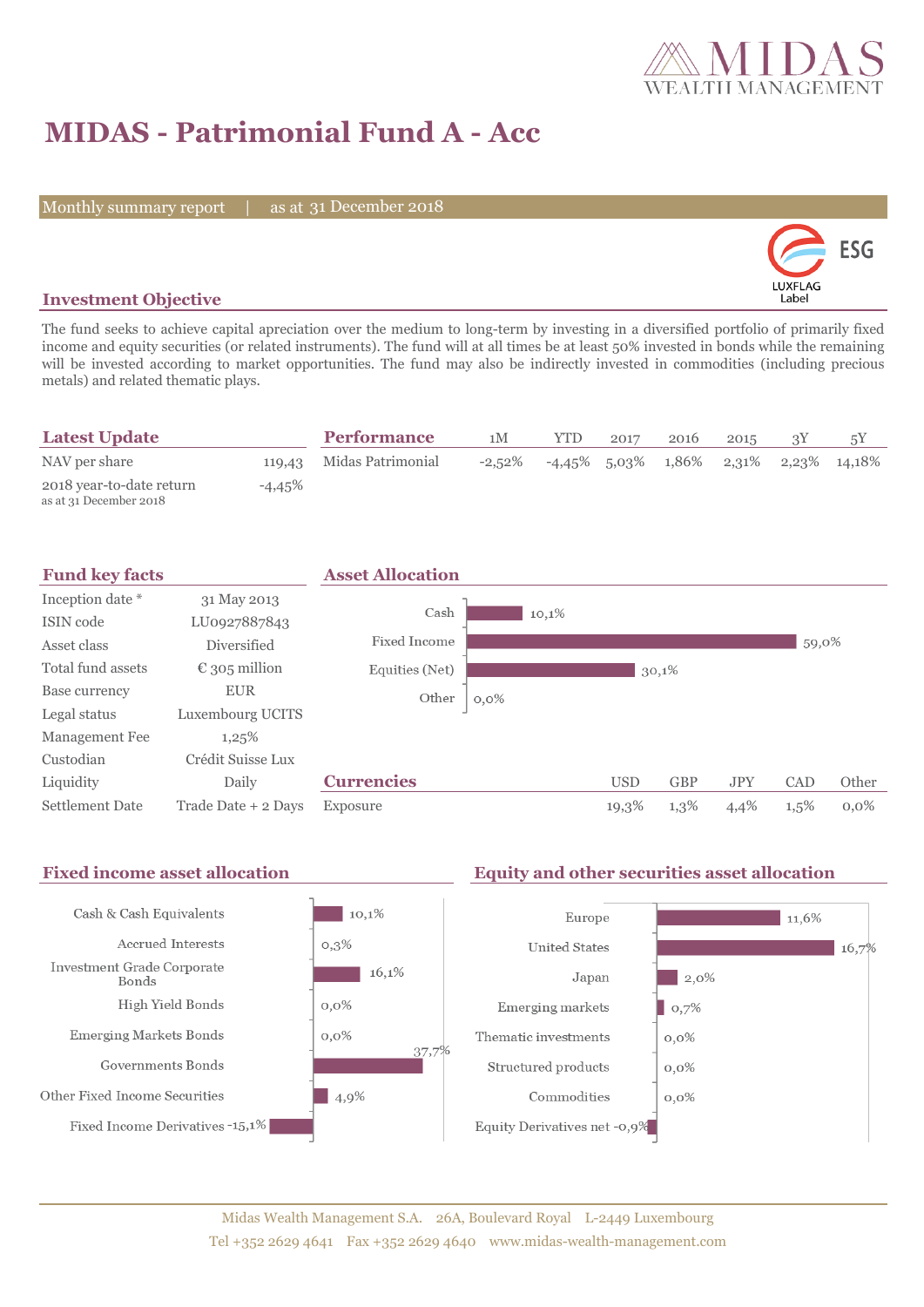

# **MIDAS - Patrimonial Fund A - Acc**

Monthly summary report | as at 31 December 2018

| Top 10 fixed income holdings            | <b>YTM</b> | Rating     | Weight  | <b>Fixed income rating breakdown</b> |
|-----------------------------------------|------------|------------|---------|--------------------------------------|
| DEUTSCHLAND REP : DBR 0 1/2 08/15/27    | 0,1%       | AAA        | $5.5\%$ |                                      |
| NETHERLANDS GOVT: NETHER 0 3/4 07       | $0,3\%$    | AAA        | 3,4%    | AAA<br>32,6%                         |
| EUROPEAN INVT BK : EIB o $3/8$ o7/16/25 | $0,3\%$    | AAA        | 2,6%    | AA<br>18,5%                          |
| HELLENIC T-BILL: GTB 0 04/05/19         | 0,8%       | B          | 2,6%    | 10,8%<br>A                           |
| AGENCE FRANCAISE : AGFRNC 0 1/8 11/1    | 0,2%       | AA         | 2,6%    | <b>BBB</b><br>29,8%                  |
| BTPS: BTPS 2 02/01/28                   | 2,7%       | <b>BBB</b> | 2,4%    | <b>BB</b><br>$0,0\%$                 |
| DEUTSCHLAND REP: DBR 11/4 08/15/48      | 0,8%       | <b>AAA</b> | 2,1%    | B<br>4,5%                            |
| ALLIANDER: ALLRNV 07/8 04/22/26         | 0,8%       | $AA-$      | $2,0\%$ | <b>CCC</b><br>$0,0\%$                |
| SPANISH GOV'T: SPGB 1.6 04/30/25        | 0,8%       | $BBB+$     | 1,8%    | NR<br>3,8%                           |
| NETHERLANDS GOVT: NETHER 2 3/4 01,      | $0,9\%$    | AAA        | 1,7%    |                                      |

| Top 10 equity holdings         | Sector                     | Weight | <b>Equity sector breakdown</b> |                   |
|--------------------------------|----------------------------|--------|--------------------------------|-------------------|
| PFIZER INC                     | <b>Health Care</b>         | 0,9%   | <b>Consumer Discretionary</b>  | 12,8%             |
| <b>MICROSOFT CORP</b>          | Information Technolog 0.8% |        | Consumer Staples               | 10,5%             |
| VISA INC                       | Information Technolog 0.8% |        | Energy                         | $15.7\%$          |
| <b>JOHNSON &amp; JOHNSON</b>   | <b>Health Care</b>         | 0,8%   | Financials                     | 15,6%             |
| <b>MEDTRONIC PLC</b>           | <b>Health Care</b>         | 0,7%   | Health Care                    | 15,7%             |
| <b>FREY</b>                    | <b>Real Estate</b>         | 0,7%   | Information Technology         | 16,1%             |
|                                |                            |        | Industrials                    | $9,2\%$           |
| <b>BANK OF AMERICA CORP</b>    | Financials                 | 0,7%   | Materials                      | $\frac{1}{3,3\%}$ |
| PEPSICO INC                    | <b>Consumer Staples</b>    | 0,7%   | <b>Communication Services</b>  | 4,9%              |
| <b>JPMORGAN CHASE &amp; CO</b> | Financials                 | 0,7%   | Utilities                      | 1,4%              |
| ALIBABA GROUP HOLDING-SP ADR   | Consumer Discretionar 0,7% |        | Real Estate                    | $4,7\%$           |

### **Top 5 funds and other holdings**

| Amundi Japan TOPIX ETF | $2.0\%$ |
|------------------------|---------|
| MM Convertible Europe  | $1.2\%$ |